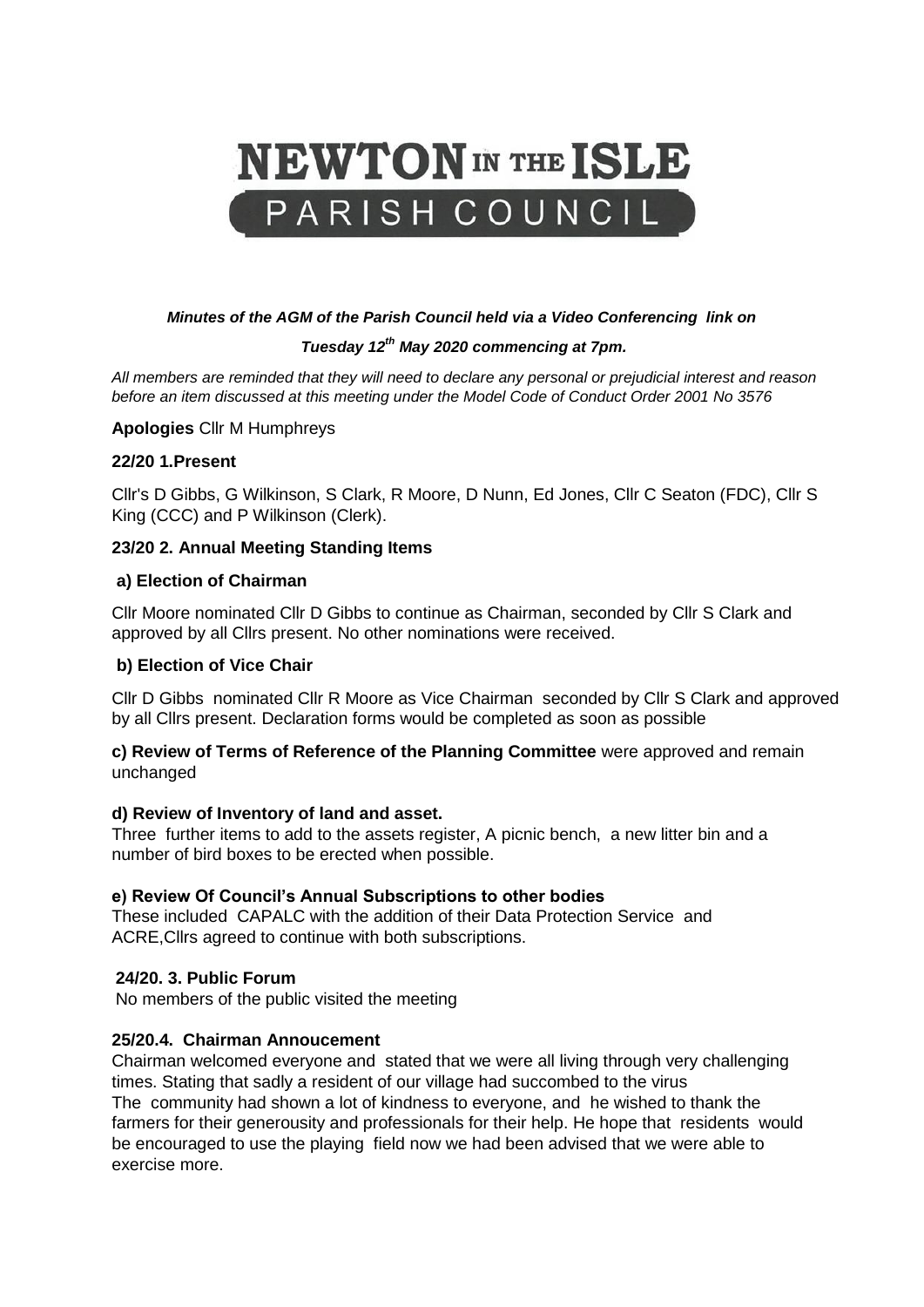Cllr Clark stated thanks should be sent to the local farmers for their generous donations the councillors all agreed, the clerk would write expressing the Councils thanks to Mr Newling,Mr Kooreman,Mr R Horspole and Mr Goodale. Cllr Jones queried that the Emergency Plan may need an update following the recent situation.This would be looked at shortly.

## **26/20 5. Minutes of previous meeting 10th March 2020**

These were accepted as a true record following the correction of two spelling errors, 18/20 b *kithchen* should read kitchen and 21/20 Woodmans should read Woadmans

## **a) Matters arising**

The pub survey was to be circulated hoping to give some feedback regarding possible options. Survey to be collected via the Village Hall or the clerk..The Council were still awaiting the street lighting condition survey, Cllr Seaton would contact Jan French to query the delay.

## **27/20 6. County and District Councillors Reports**

Cllr King wished to congratulated the Parish Council for their work with the community during the crisis. Stating that during this difficult time a number of Highway projects had been delayed ,some projects were beginning to commence again, the Recycling Centres in Fenland had reopened on Monday 11<sup>th</sup> May. Cllr King stated that he had been reappointed and would continue to assist . Potholes had been repaired while the roads were quieter.It was stated that there were still a number of potholes within the village needing attention. Cllr Nunn queried the state of Black Dyke Bridge which had deteriated with a number of loose boards creating real problems. Cllr King would contact Highways to investigate with some urgency.

The Chair stated that a number of used nitreous oxide canisters had been thrown from vehicles throughout the village and near Black Dyke Bridge.

Cllr Seaton FDC stated at the recent cabinet meeting a review of the Convid 19 regulations had enabled a number of small businesses to receive grants to assist them.

The Local Authority were completing a survey of missing bus stops the response deadline was 13<sup>th</sup> May. The Chair stated that he felt a number of Parishes needed to discuss this issue as it affected both Lincolnshire and Cambridgeshire and bus times did not correspond with working or school hours. Cllr Seaton advised to respond to the survey.it was agreed that a response would be submitteed Chair to respond. At this point Cllr Seaton left the meeting. (8pm) but stated that to contact him or Cllr Clark if required.

**28/20 7. Police Matters-** No reports had been received

## **29/20 8. Reports for information previously circulated**

## *a) Highways – Cllr Clark*

A car creating problems along the High Road parking on the pavement would be investigted by Cllr Gibbs, Concerns expressed regarding an overgrown hedge causing a blind spot at the junction of Sutton Road and Chapel Lane, further attempts to contact the property owner would be investigated. Another hedge bordering Priory House from the Rectory Road junction along the High Road towards Little Ramper. was also creating a hazard this again would be investigated. Other potholes in Mill Lane and at Elloe Bank would also be reported. The council would be notified of the deadline for the LHI Bid when announced.. The cost of extending the 40 mph speed limits as submitted in the bid was expected to be around £3,200 to £3,350 on completion. Cllr Wilkinson proposed that this should be agreed and funded by the Parish Council, seconded by Cllr Clark and approved by all councillors. Cambs County Council Highways Department would be contacted to proceed with the project.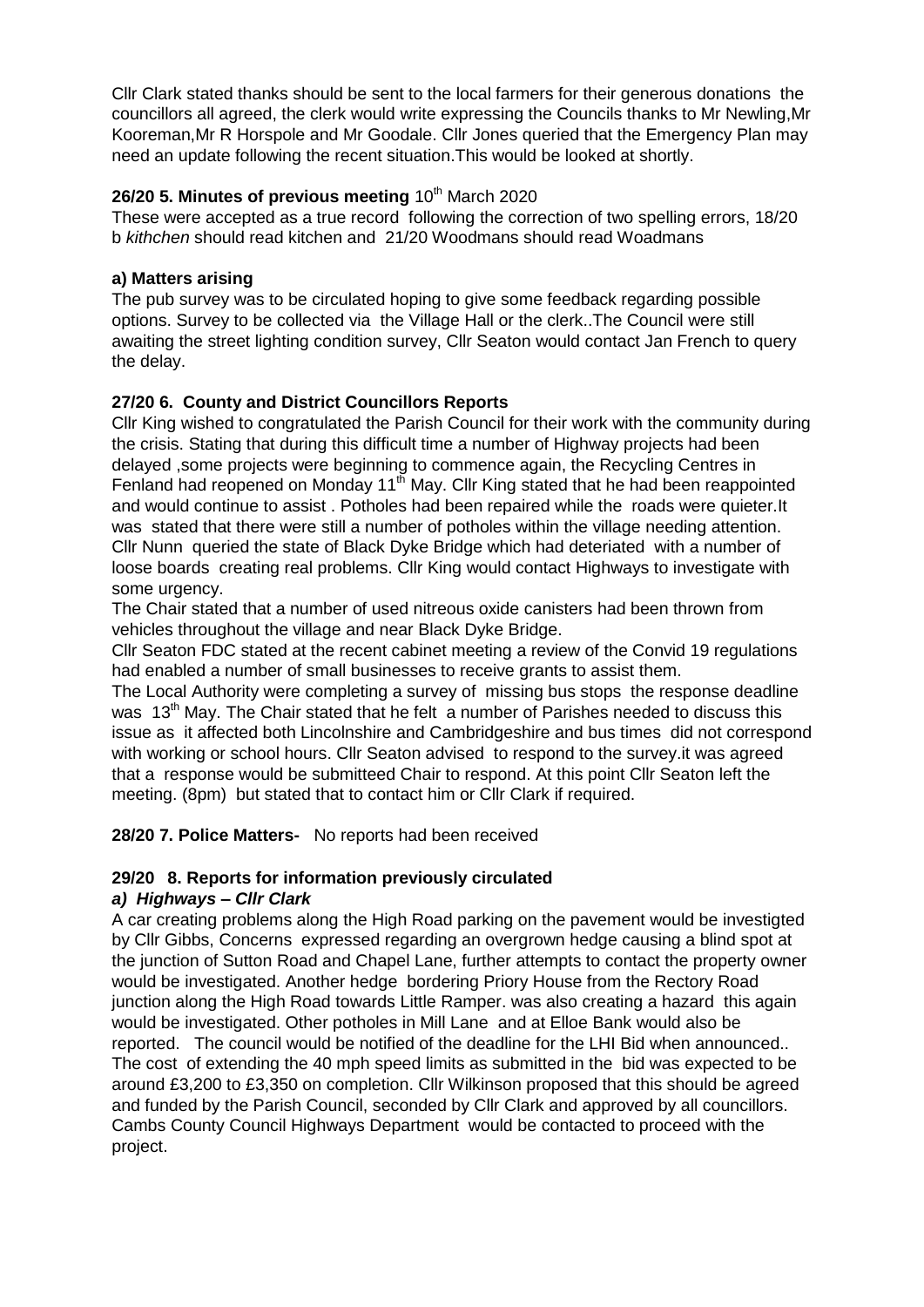*i) Resolved to approve the funding and the extending of the 40 mph speed limits as submitted in bid cost estimated to be around £3,200 to £3,350 was approved by all the Cllrs attending the video conferencing meeting.*

## *b) Playing Field Update – Cllr Wilkinson*

Report previously circulated Cllr Wilkinson stated the playing field has recently been cut and weedkiller applied where necessary including the western boundary drain. Meadow area was in full bloom with wild flowers and the fruit trees were well esablished.

Recent safety inspection of the play area highlighted one or two issues that needed attention when reopened.including the greasing of roundabout, also a replacement bolt to climbing frame..Further attention to the sleeve of zip wire was required although not urgent. Other issues noted, were the closeness of seating to fence and wastebins,

New signage for entrance gates, were in hand signage required for each of the three entrances. The further entrance to be installed was on hold. Copse area, currently overgrown, one or two trees in need of work

Addition of woodchip to gateways required,Cllr Jones has a small amount available.Cllr Wilkinson stated that the bird boxes would need erecting when we were able to resume projects following lockdown..

## *c) Village Hall - Cllr Gibbs*

The Chairman stated that the Village Hall had applied for a grant of £10,000 . This would be discussed by the Village Hall Management Committee when they were able to resume meetings. The VE Day celebrations had to be cancelled, however a number of residents participated and celebrated with bunting flags and individual tea parties.

## *d) Correspondence - Clerk*

Previously circulated Rural Services Network News Rural Bulletins Public Sector News Playsafe playground annual report Internal Auditor report Letter noting date Recycling Centre Wisbech to reopen Letter of concern re allotment to be discussed in agenda 10a Resident query availabilty of an allotment discuss Agenda 10a

## **29/20 9. Finance**

a) Approval of payments Invoices received for approval of payment including Drainage Board £41.23 cheque no 100664 Rospa Play Safe £103.20 including £17.20 vat cheque no 100665 Income Tax £67.40 cheque no 100667. Clerk salary for Jan to March £490.96 cheque no 100668. Auditing Solution £208.00 including £35.00 vat cheque no 100669.. LGS Services Payroll Provider annual charge £26.40 including £4.40 vat cheque no 100670

b) Annual Zurich Insurance due annual cost £682.78 cheque no 100666 .It was agreed that the bird boxes would not be added to the insurance

ii) *Resolved to approve payment of 7 cheques including the annual Insurance cover with Zurich all Cllrs approved*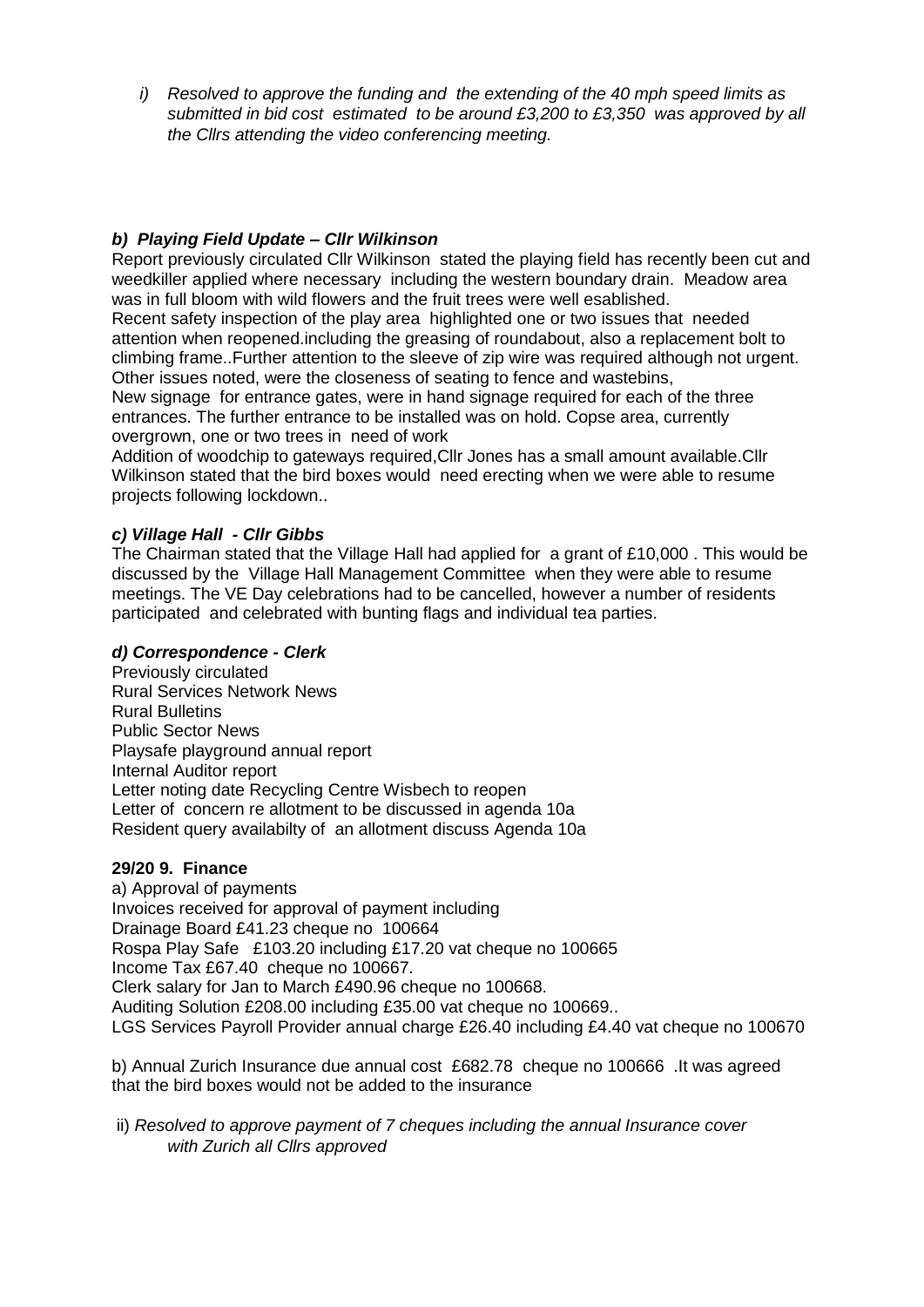## **Status report**

*Community a/c £13,762,57 at end of March 31st 2020.* Carryforward was more than expected as no charges had been received by year end for either lighting maintenance charges of around £3,000 or LHI Bid £500 for 2019 Income since March 31<sup>st</sup> 2020 ½ year Precept £6,500 received, Outstanding allotment rent £189.20

*Business Saver Account /Reserve account*  End of March 2020 £12,043,52 £6,000 set aside to comply with Reserve Statement for any unforeseen expenses Street lighting allocation of £4,800 and unallocated reserve of £1,243.52 total in reserves £12,043.52

## **d) Internal Audit Report Recomendations previously circulated.**

Report recommendations

*a) The two items of apparently overlooked VAT should be included on the next reclaim form to be prepared and submitted to HMRC.* Clerk to include the two vat items in next claim*.*

*b) The Council should review fees and charges annually in accordance with the adopted Financial Regulations (Para 9.3 refers) ensuring that the outcome of the review is minuted formally even where no changes are approved.*

*c) The Council should as indicated in the body of the report, review the Clerk;s pay ensuring that her pay is assimilated onto the appropriate Spinal column point on the revised national NJC pay scale applying from 1st April 201*

*d) The asset register should be further reviewed to determine whether the two new bird box acquisitions should be added to the asset register and AGAR asset value for 2019-20*

*iii) Resolved to approve the auditors report and to respond to the recommendations as stated in the report. All the Cllrs approve.*

#### **e) Approval required for Completed Certificate of Exemption**

The Cllrs approved the Certificate of Exemption to be sent to the Audit Commission to show there is no requirement to have a limited assurance review under Section 9 of the Local Audit (Smaller ) Regulations 2015. as neither gross income or expenditure exceeds £25,000 in the year of accounts 2019 to March  $31<sup>st</sup>$  2020.

*iv) Resolved to approve the certificate of exemption to send to Audit Commission showing there is no requirement to have a lmited assurance review under Section 9 of the Local Audit (Smaller ) Regulations 2015. as neither gross income or expenditure exceeds £25,000 in the year of accounts 2019 to March 31st 2020.Approved by all Cllrs.*

## **30/20. 10 Items for Decision**

**a) Allotments**. Some concerns were expressed regarding the continued untidy state of one allotment, a Councillor would discuss options with the allotment tenant.

**b) Play Equipment Inspection Report** – Cllr Wilkinson had discussed the maintenace requirements specified in the annual inspection in his Playing Field report (agenda item 8b). These items would be dealt with.. Cllr Wilkinson would continue to monitor the Play equipment.

8.55pm Cllr's S King and D Nunn left the meeting

**31/20 12. Confirmation of date and time of next meeting - Tuesday July 7<sup>h</sup> at 7pm.**